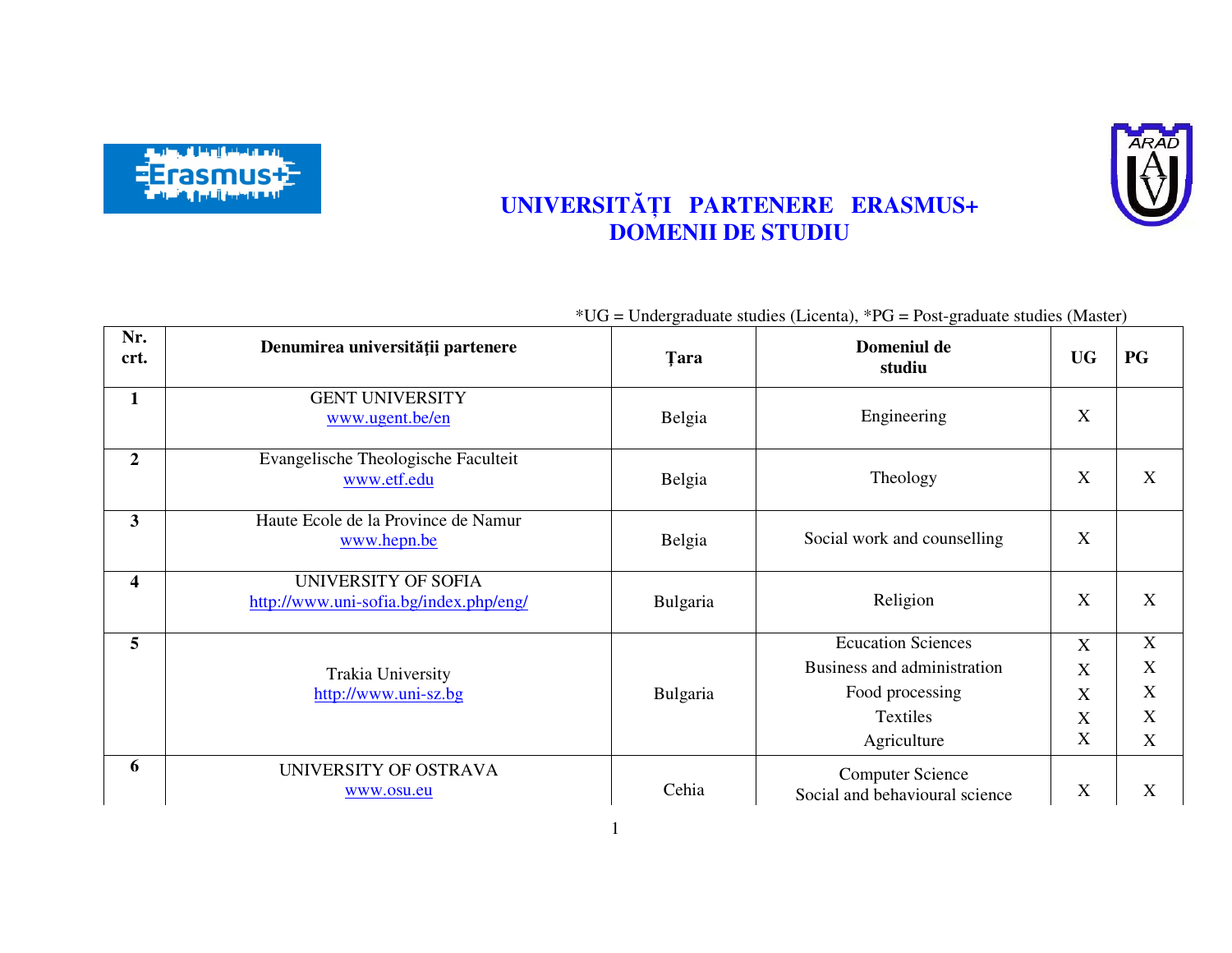|                |                                                              |           |                                         | $\mathbf X$                    |             |
|----------------|--------------------------------------------------------------|-----------|-----------------------------------------|--------------------------------|-------------|
| $\overline{7}$ |                                                              |           | Economics                               | X                              | $\mathbf X$ |
|                | Czech University of Life Science Prague                      | Cehia     | <b>Computer Science</b>                 | X                              | X           |
|                | www.czu.cz                                                   |           | Agriculture, forestry, fishery          | X                              | X           |
| 8              |                                                              |           | <b>Education Science</b>                | $\mathbf X$                    |             |
|                | Jan Amos Komensy University Prague                           |           | Social and behavioural science          | $\mathbf X$                    | $\mathbf X$ |
|                | www.ujak.cz                                                  | Cehia     | Economics                               | X                              | X           |
|                |                                                              |           | Journalism                              | X                              | $\mathbf X$ |
| 9              | Technical University of Liberec                              |           | Textiles                                | X                              | $\mathbf X$ |
|                | www.tul.cz                                                   | Cehia     |                                         |                                |             |
| 10             | College of Tourism and Hotel Management                      |           |                                         |                                |             |
|                | www.cothm.ac.cy                                              | Cipru     | Management and Administration           | X                              |             |
| 11             | <b>VIA University College</b>                                | Danemarca |                                         |                                |             |
|                |                                                              |           | <b>Education Science</b><br>Social Work | $\boldsymbol{\mathrm{X}}$<br>X |             |
|                | www.viauc.com                                                |           |                                         |                                |             |
| 12             | Tartu Ulikool                                                | Estonia   | Biology and related scicences           | X                              | X           |
|                | http://www.ut.ee/en                                          |           |                                         |                                |             |
| 13             |                                                              |           | Psychology                              | X                              |             |
|                |                                                              |           | Journalism                              | X                              |             |
|                | UNIVERSITE CHARLES-DE-GAULLE - LILLE 3<br>www.univ-lille3.fr | Franta    | Social and behavioural science          | $\boldsymbol{\mathrm{X}}$      |             |
|                |                                                              |           | Foreign Languages                       | X                              |             |
|                |                                                              |           | Humanities                              | X                              |             |
| 14             | UNIVERSITE CATHOLIQUE DE LILLE                               |           | Engineering and engineering trades      | $\overline{X}$                 |             |
|                | www.univ-catholille.fr                                       | Franta    | Mechanical Engineering                  | X                              |             |
| 15             |                                                              |           | Chemical and process                    | $\mathbf X$<br>$\overline{X}$  | $\mathbf X$ |
|                | Universite Perpignan via Domitia                             | Franta    | Chemistry                               |                                |             |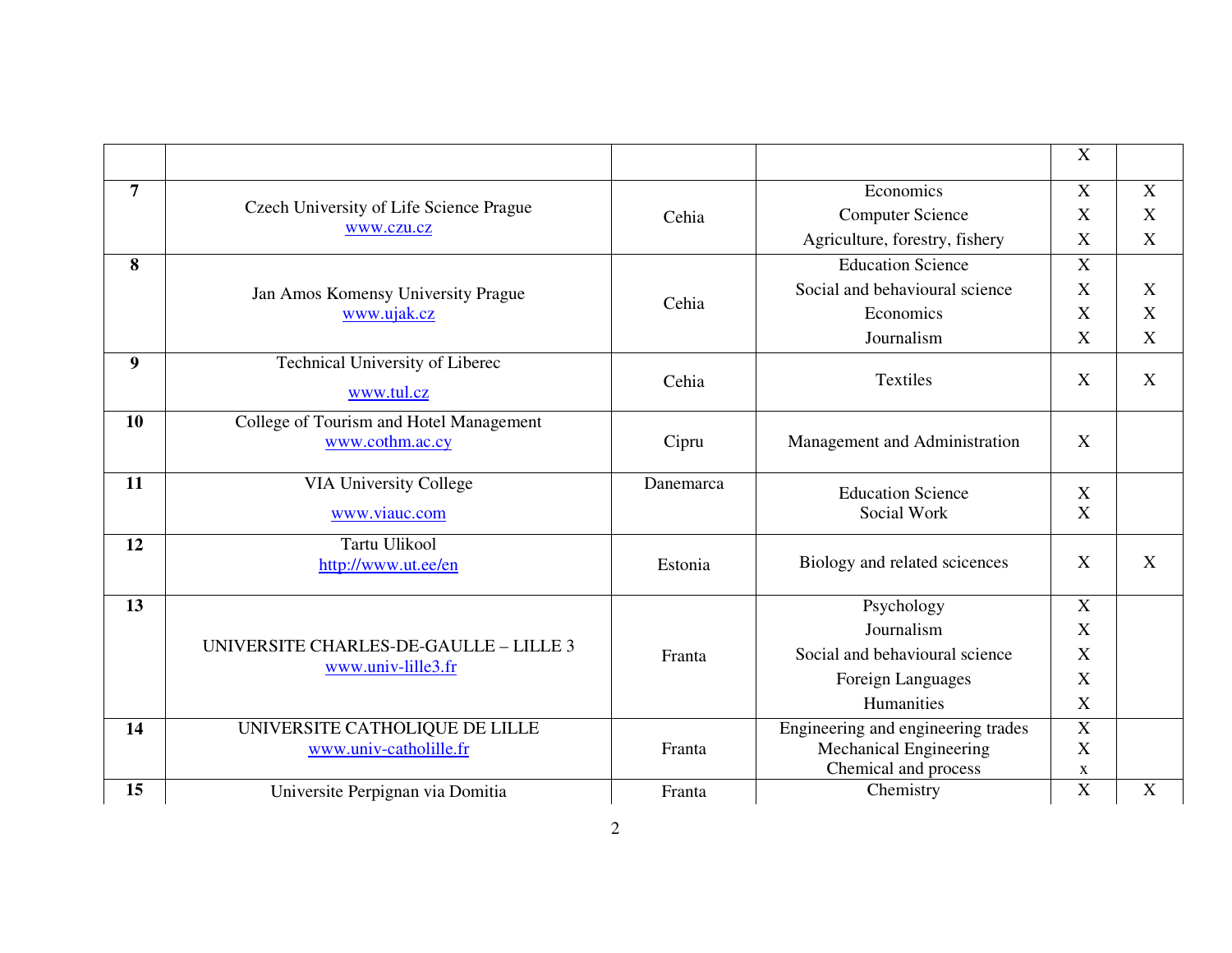|    | www.univ-perp.fr                                                                               |          |                                                                                                                                                                                            |                                                                                                                                      |                                                                    |
|----|------------------------------------------------------------------------------------------------|----------|--------------------------------------------------------------------------------------------------------------------------------------------------------------------------------------------|--------------------------------------------------------------------------------------------------------------------------------------|--------------------------------------------------------------------|
| 16 | Ecole d'Ingenieurs en Genie des Systemes Industriels<br>www.eigsi.fr                           | Franta   | Mechanics and metal trades                                                                                                                                                                 | X                                                                                                                                    |                                                                    |
| 17 | Universite Savoie Mont Blanc<br>www.univ-savoie.fr                                             | Franța   | <b>Mathematics</b><br>Computer use                                                                                                                                                         | X<br>X                                                                                                                               | $\mathbf X$<br>X                                                   |
| 18 | University of Toulon<br>www.univ-tln.fr                                                        | Franța   | Education<br>Languages<br>Journalism and information<br>Business and administration<br><b>Mathematics</b><br>Information and Communication<br>Technologies<br>Engineering<br><b>Sports</b> | X<br>$\boldsymbol{\mathrm{X}}$<br>$\boldsymbol{\mathrm{X}}$<br>X<br>$\boldsymbol{\mathrm{X}}$<br>X<br>$\boldsymbol{\mathrm{X}}$<br>X | X<br>X<br>$\mathbf X$<br>X<br>$\mathbf X$<br>$\mathbf X$<br>X<br>X |
| 19 | DEGGENDORF INSTITUTE OF TECHNOLOGY<br>(UNIVERSITY OF APPLIED SCIENCES)<br>www.fh-deggendorf.de | Germania | Economics<br>Engineering                                                                                                                                                                   | $\boldsymbol{\mathrm{X}}$<br>X                                                                                                       | X<br>X                                                             |
| 20 | Duale Huchschule Baden-Wurttemberg Stuttgart<br>www.dhbw-stuttgart.de                          | Germania | Business and administration<br>Social Work                                                                                                                                                 | $\mathbf X$<br>$\boldsymbol{\mathrm{X}}$                                                                                             |                                                                    |
| 21 | University of Applied Sciences Frankfurt<br>www.fh-frankfurt.de                                | Germania | Mechanical Engineering                                                                                                                                                                     | X                                                                                                                                    |                                                                    |
| 22 | Technische Hochschule Ingolstadt                                                               | Germania | <b>Business and Administration</b>                                                                                                                                                         | X                                                                                                                                    | $\mathbf X$                                                        |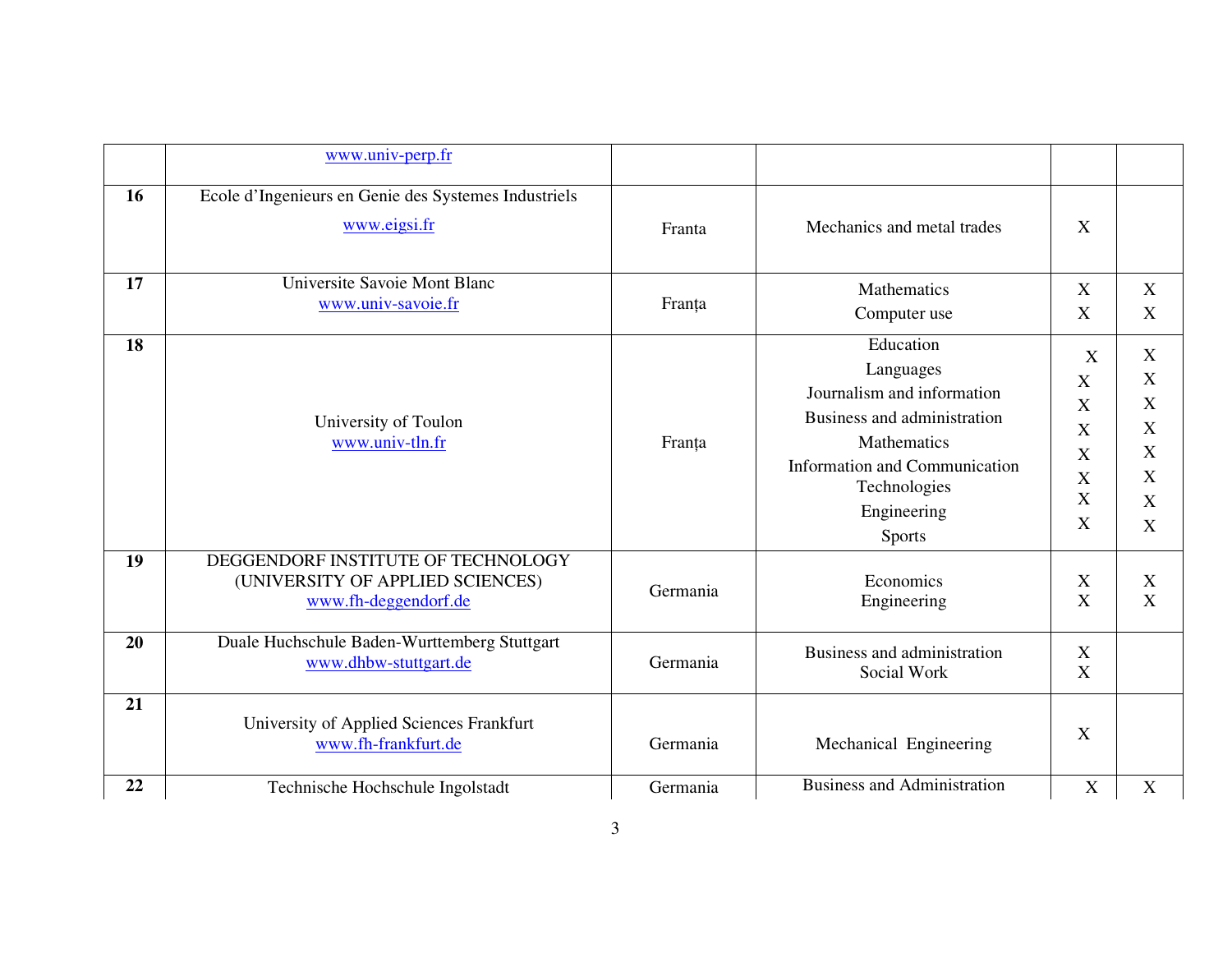|    | www.thi.de                                                                |        | Information and Communication<br>Technologies | $\mathbf X$      | $\mathbf X$ |
|----|---------------------------------------------------------------------------|--------|-----------------------------------------------|------------------|-------------|
|    |                                                                           |        | Engineering and engineering trades            | X                | X           |
| 23 |                                                                           |        | <b>Business and Administration</b>            | $\overline{X}$   |             |
|    | TEI OF PIRAEUS                                                            |        | Accounting and taxation                       | X                |             |
|    | www.teipir.gr                                                             | Grecia | <b>Textile Engineering</b>                    | X                |             |
|    |                                                                           |        | Mechanics and metal trades                    | X                |             |
| 24 | University of Ioannina<br>www.uoi.gr                                      | Grecia | Economics                                     | X                | X           |
| 25 | University Ecclesiastical Academy Of Thessaloniki<br>https://web.aeath.gr | Grecia | Theology                                      | X                | X           |
| 26 | Aristotle University of Thessaloniki<br>www.auth.gr                       | Grecia | Theology                                      | X                |             |
| 27 | POLITECNICO DI MILANO                                                     |        | Engineering                                   | $\mathbf X$      |             |
|    | www.polimi.it                                                             | Italia | <b>Environmental Protection Technology</b>    | X                |             |
| 28 |                                                                           |        | Design                                        | $\mathbf X$      |             |
|    |                                                                           |        | Engineering                                   | $\mathbf X$      |             |
|    |                                                                           |        | Sport<br>Social sciences                      | $\mathbf X$<br>X |             |
|    | <b>ACADEMY SCHOOL NAPOLI</b>                                              | Italia | Teacher Training and Education                | X                |             |
|    | www.academyschool.it                                                      |        | sciences                                      |                  |             |
|    |                                                                           |        | <b>Environmental sciences</b>                 | X                |             |
|    |                                                                           |        | <b>Business and Administration</b>            | $\mathbf X$      |             |
|    |                                                                           |        | Mathemathics and Computing                    | X                |             |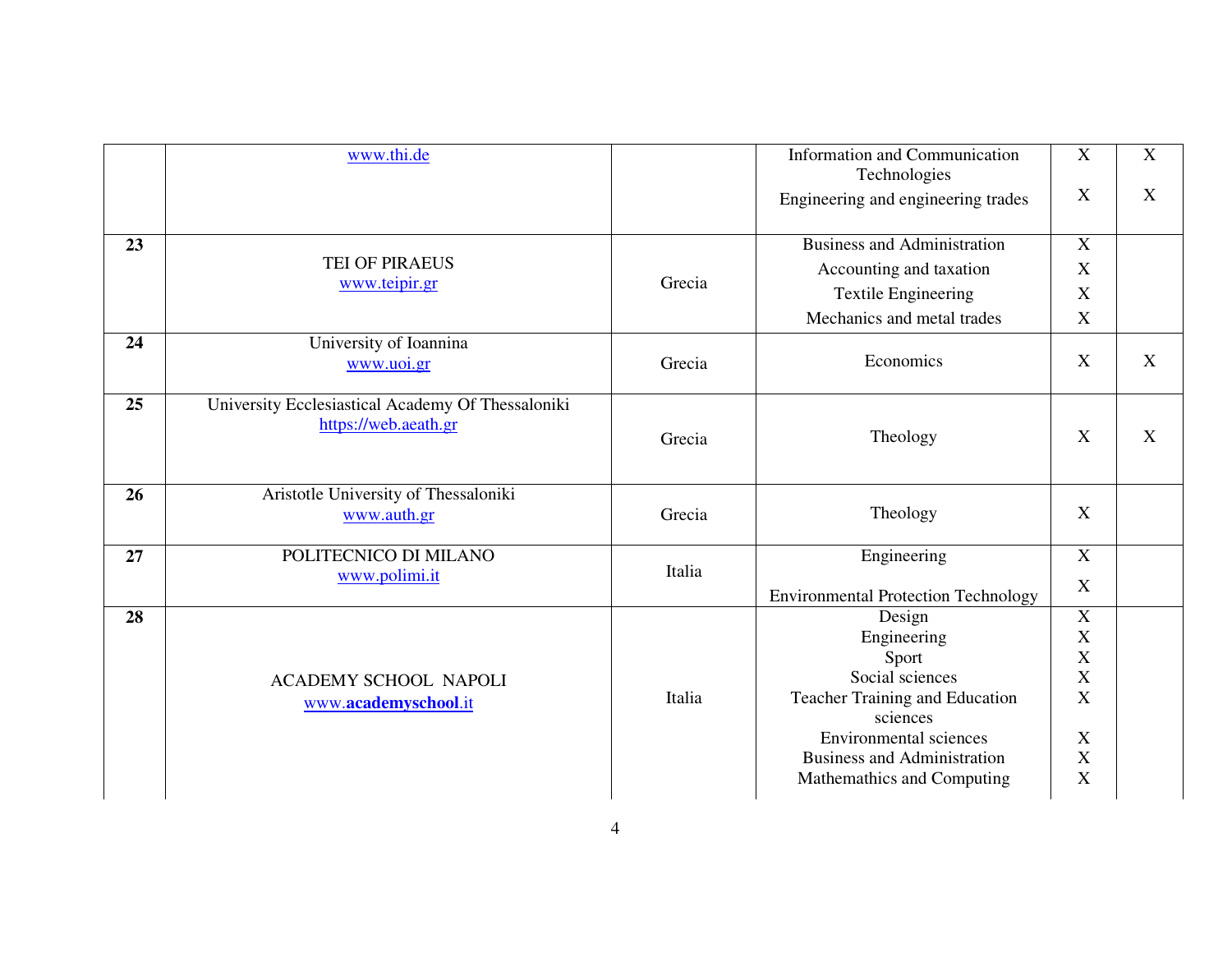| UNIVERSITA DEGGLI STUDI DI CAGLIARI<br>www.unica.it<br><b>UNIVERSITY OF UDINE</b><br>www.uniud.it<br><b>UNIVERSITA DI PISA</b><br>www. unipi.it<br>Universita' degli Studi di Modena e Reggio Emilia<br>http://www.unimore.it | Italia<br>Italia<br>Italia<br>Italia                  | Economics<br><b>Education Sciences</b><br>Foreign Languages<br>Humanities<br>Agriculture<br>Agriculture<br>Education | X<br>X<br>$\overline{X}$<br>X<br>$\mathbf X$<br>X<br>X | X<br>$\overline{X}$<br>X |
|-------------------------------------------------------------------------------------------------------------------------------------------------------------------------------------------------------------------------------|-------------------------------------------------------|----------------------------------------------------------------------------------------------------------------------|--------------------------------------------------------|--------------------------|
|                                                                                                                                                                                                                               |                                                       |                                                                                                                      |                                                        |                          |
|                                                                                                                                                                                                                               |                                                       |                                                                                                                      |                                                        |                          |
|                                                                                                                                                                                                                               |                                                       |                                                                                                                      |                                                        |                          |
|                                                                                                                                                                                                                               |                                                       |                                                                                                                      |                                                        |                          |
|                                                                                                                                                                                                                               |                                                       |                                                                                                                      |                                                        |                          |
|                                                                                                                                                                                                                               |                                                       |                                                                                                                      |                                                        | $\mathbf X$              |
|                                                                                                                                                                                                                               |                                                       | Psychology                                                                                                           | X                                                      |                          |
|                                                                                                                                                                                                                               |                                                       |                                                                                                                      |                                                        |                          |
| Universita degli Studi di Napoli L'Orientale                                                                                                                                                                                  | Italia                                                | Humanities                                                                                                           | X                                                      | X                        |
| www.unior.it                                                                                                                                                                                                                  |                                                       | Languages                                                                                                            | X                                                      | X                        |
|                                                                                                                                                                                                                               |                                                       | Education                                                                                                            | X                                                      | X                        |
|                                                                                                                                                                                                                               |                                                       | Arts                                                                                                                 | $\mathbf X$                                            | X                        |
| American University of Sicily                                                                                                                                                                                                 |                                                       | Journalism and information                                                                                           | X                                                      | X                        |
|                                                                                                                                                                                                                               |                                                       | Business and administration                                                                                          | $\mathbf X$                                            | X                        |
|                                                                                                                                                                                                                               |                                                       |                                                                                                                      | X                                                      | X                        |
|                                                                                                                                                                                                                               |                                                       |                                                                                                                      | X                                                      | X                        |
|                                                                                                                                                                                                                               |                                                       | <b>Sports</b>                                                                                                        | X                                                      | X                        |
|                                                                                                                                                                                                                               |                                                       | <b>Education, Teacher Training</b>                                                                                   | $\boldsymbol{\mathrm{X}}$                              | X                        |
|                                                                                                                                                                                                                               |                                                       | Social Welfare                                                                                                       | X                                                      | X                        |
|                                                                                                                                                                                                                               | www.ausicily.it<br>Liepaja University<br>www.liepu.lv | Italia<br>Letonia                                                                                                    | Mathematics<br>Engineering and engineering trades      |                          |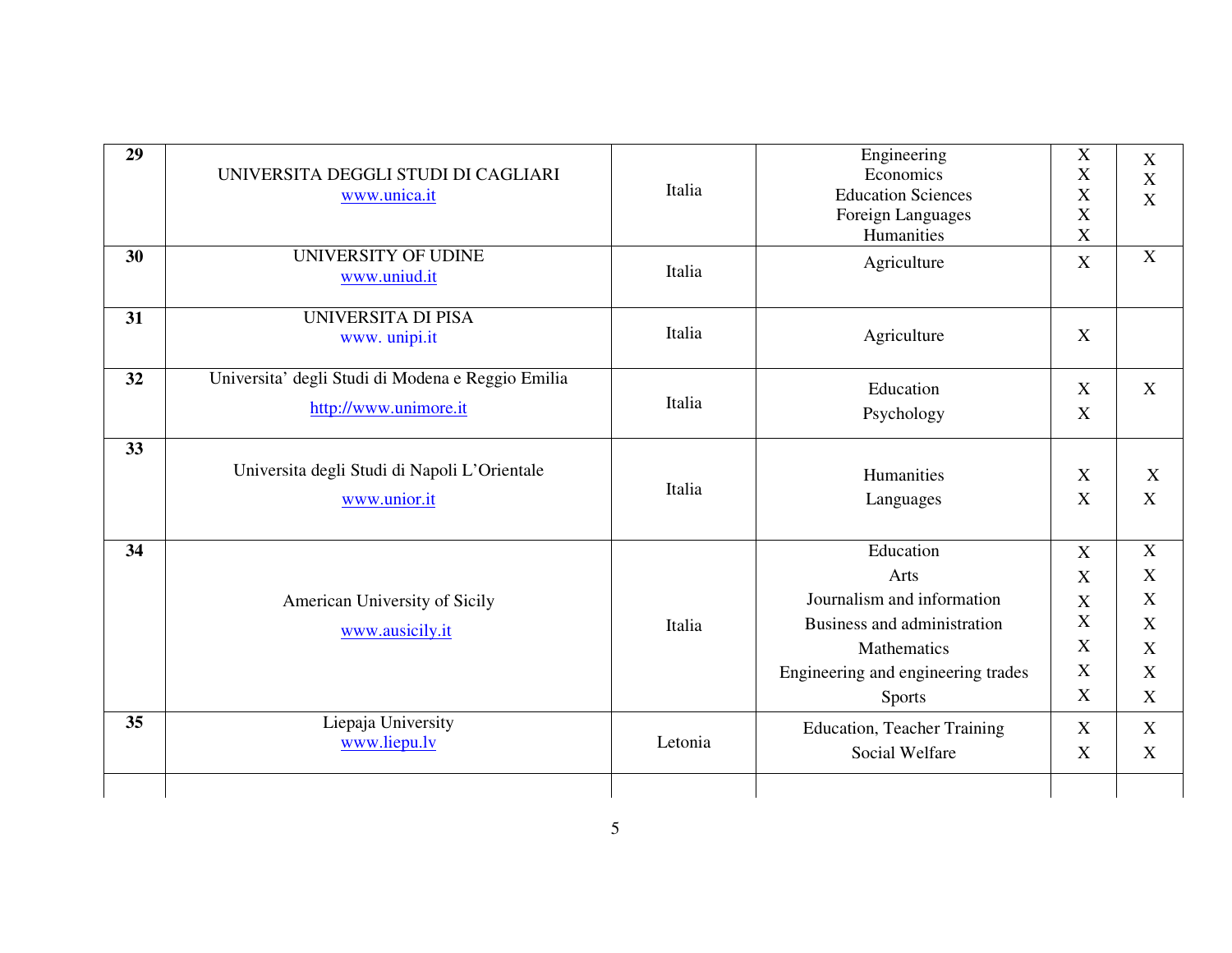| 36 | Rezenke Academy of Technologies                                 | Letonia   | Education                          | $\mathbf X$               | $\mathbf X$               |
|----|-----------------------------------------------------------------|-----------|------------------------------------|---------------------------|---------------------------|
|    | www.rta.lv                                                      |           | Arts                               | X                         | X                         |
|    |                                                                 |           | Languages                          | X                         | X                         |
|    |                                                                 |           | Humanities                         | $\boldsymbol{\mathrm{X}}$ | $\mathbf X$               |
|    |                                                                 |           | Business and administration        | X                         | X                         |
|    |                                                                 |           | <b>Computer Sciences</b>           | $\mathbf X$               | X                         |
|    |                                                                 |           | Engineering and engineering trades | $\mathbf X$               | $\mathbf X$               |
|    |                                                                 |           | Social work                        | X                         | $\mathbf X$               |
| 37 |                                                                 |           | Education                          | $\boldsymbol{\mathrm{X}}$ | $\mathbf X$               |
|    |                                                                 |           | Languages                          | X                         | X                         |
|    | Goce Delcev University<br>www.ugd.edu.mk                        | Macedonia | Business and administration        | X                         | X                         |
|    |                                                                 |           | <b>Computer Sciences</b>           | X                         | $\boldsymbol{\mathrm{X}}$ |
|    |                                                                 |           | Engineering                        | X                         | $\boldsymbol{X}$          |
|    |                                                                 |           | Agriculture                        | X                         | X                         |
| 38 | University St. Kliment Ohridski Bitola<br>www.uklo.edu.mk       | Macedonia | <b>Political Sciences</b>          | X                         | X                         |
| 39 |                                                                 |           |                                    |                           |                           |
|    |                                                                 |           | Education                          | X                         | X                         |
|    |                                                                 |           | Arts                               | X                         | X                         |
|    | South East European University<br>www.seeu.edu.mk               | Macedonia | Languages                          | X                         | X                         |
|    |                                                                 |           | Business and administration        | X                         | $\mathbf X$               |
|    |                                                                 |           | <b>Mathematics</b>                 | X                         | $\boldsymbol{X}$          |
|    |                                                                 |           | <b>Computer Sciences</b>           | X                         | X                         |
| 40 | International Slavic University Gavrilo Romanovich<br>Derzhavin | Macedonia | Law                                | X                         | X                         |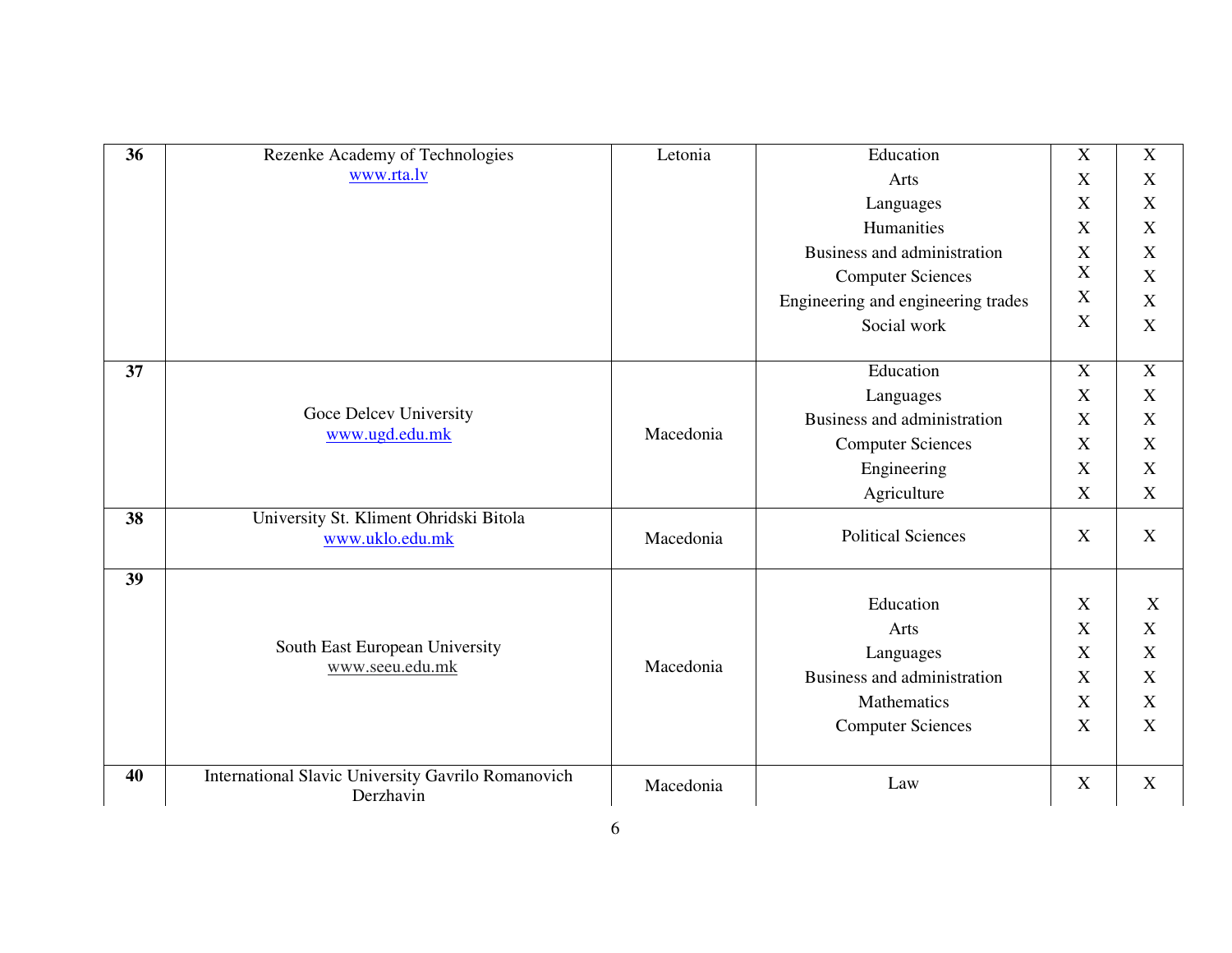|    | www.msu.edu.mk                         |         | Finance, banking and insurance  | X                         | X                         |
|----|----------------------------------------|---------|---------------------------------|---------------------------|---------------------------|
|    |                                        |         | Management and administration   | X                         | X                         |
|    |                                        |         | Marketing and advertising       | X                         | $\mathbf X$               |
|    |                                        |         | Psychology                      | X                         | $\mathbf X$               |
|    |                                        |         | <b>Computer Sciences</b>        | X                         | $\mathbf X$               |
|    |                                        |         | Social work                     | $\boldsymbol{\mathrm{X}}$ | $\mathbf X$               |
|    |                                        |         |                                 |                           |                           |
| 41 | POLITECHNIKA OPOLSKA                   |         | <b>Computer Science</b>         | $\overline{X}$            |                           |
|    |                                        |         | Food Processing                 | X                         |                           |
|    | www.po.opole.pl                        | Polonia | Sport                           | X                         |                           |
|    | www.iro.po.opole.pl                    |         | Engineering                     | $\mathbf X$               |                           |
|    |                                        |         | Economics                       | $\mathbf X$               |                           |
| 42 |                                        |         | Theology                        | $\overline{X}$            |                           |
|    | UNIVERSYTET OPOLSKI                    |         | Social Work                     | X                         |                           |
|    | www.uni.opole.pl                       | Polonia | Education                       | X                         | X                         |
|    |                                        |         | <b>Computer Sciences</b>        | $\mathbf X$               | $\mathbf X$               |
|    |                                        |         | Engineering                     | X                         | $\mathbf X$               |
| 43 |                                        |         |                                 |                           |                           |
|    | KAZIMIERZ WIELKI UNIVERSITY            | Polonia | <b>Mathematics</b>              | X                         | X                         |
|    | www.erasmus.ukw.edu.pl                 |         |                                 |                           |                           |
| 44 | Evangelical School of Theology Wroclaw |         |                                 |                           |                           |
|    | www.ewst.edu.pl                        | Polonia | Theology                        | X                         |                           |
|    |                                        |         |                                 |                           |                           |
| 45 | University of Gdansk                   |         | Education                       | X                         | X                         |
|    | http://en.ug.edu.pl                    | Polonia |                                 |                           |                           |
|    |                                        |         | Literature and linguistics      | X                         | X                         |
| 46 | University of Silesia in Katowice      |         | Arts                            | $\mathbf X$               | $\boldsymbol{\mathrm{X}}$ |
|    | http://www.us.edu.pl                   | Polonia | Social and behavioural sciences | X                         | X                         |
|    |                                        |         | Journalism and Information      | $\mathbf X$               | X                         |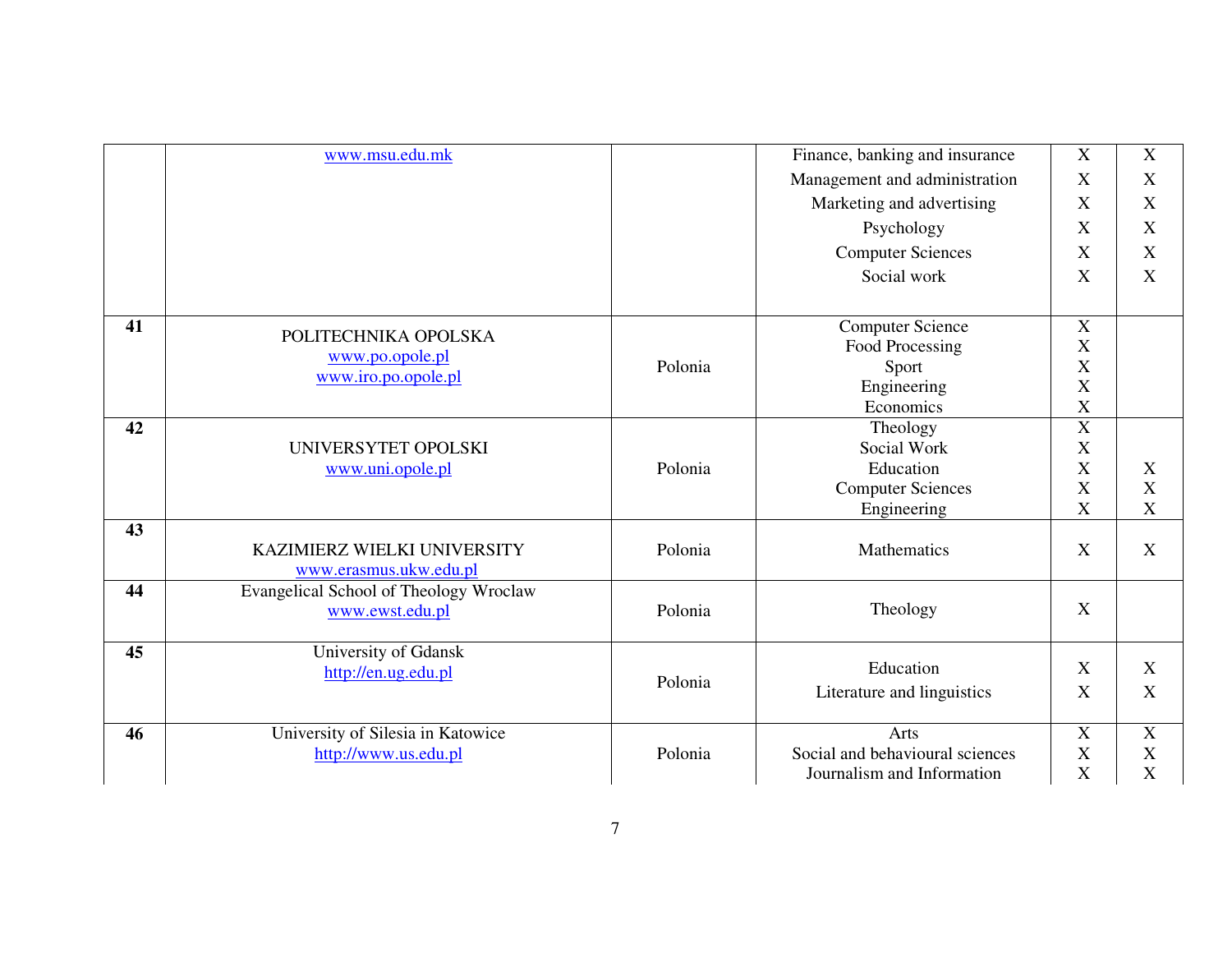| 47 | Akademia WSB<br>www.wsb.edu.pl                             | Polonia    | Business and administration<br>Computer science                                                                                       | X<br>X                                                                     | X<br>X                |
|----|------------------------------------------------------------|------------|---------------------------------------------------------------------------------------------------------------------------------------|----------------------------------------------------------------------------|-----------------------|
| 48 | UNIVERSIDADE DO ALGARVE<br>www.ualg.pt                     | Portugalia | Food processing<br>Social and behavioural science<br>Economics                                                                        | X<br>X<br>$\boldsymbol{\mathrm{X}}$                                        | X<br>X<br>$\mathbf X$ |
| 49 | INSTITUTO POLITECNICO DE CASTELO BRANCO<br>www.ipcb.pt     | Portugalia | Food processing<br>Management & administration<br><b>Education Sciences</b><br>Engineering<br>Social and behavioural science          | X<br>X<br>X<br>X<br>$\mathbf X$                                            |                       |
| 50 | INSTITUTO POLITECNICO DE BRAGANÇA<br>www.ipb.pt            | Portugalia | Busines and administration<br><b>Education, Teacher Training</b><br>Social work<br>Food processing<br>Mechanical Engineering<br>Sport | $\overline{X}$<br>X<br>X<br>X<br>X<br>$\boldsymbol{\mathrm{X}}$            |                       |
| 51 | <b>INSTITUTO POLITECNICO DE PORTALEGRE</b><br>www.estgp.pt | Portugalia | Engineering<br>Economics                                                                                                              | X<br>X                                                                     | $\mathbf{X}$          |
| 52 | INSTITUTO SUPERIOR MIGUEL TORGA, COIMBRA<br>www.ismt.pt    | Portugalia | Social WorK<br>Psychology<br>Computer Science<br>Journalism<br>Design<br>Business & administration                                    | X<br>$\boldsymbol{\mathrm{X}}$<br>X<br>$\boldsymbol{\mathrm{X}}$<br>X<br>X |                       |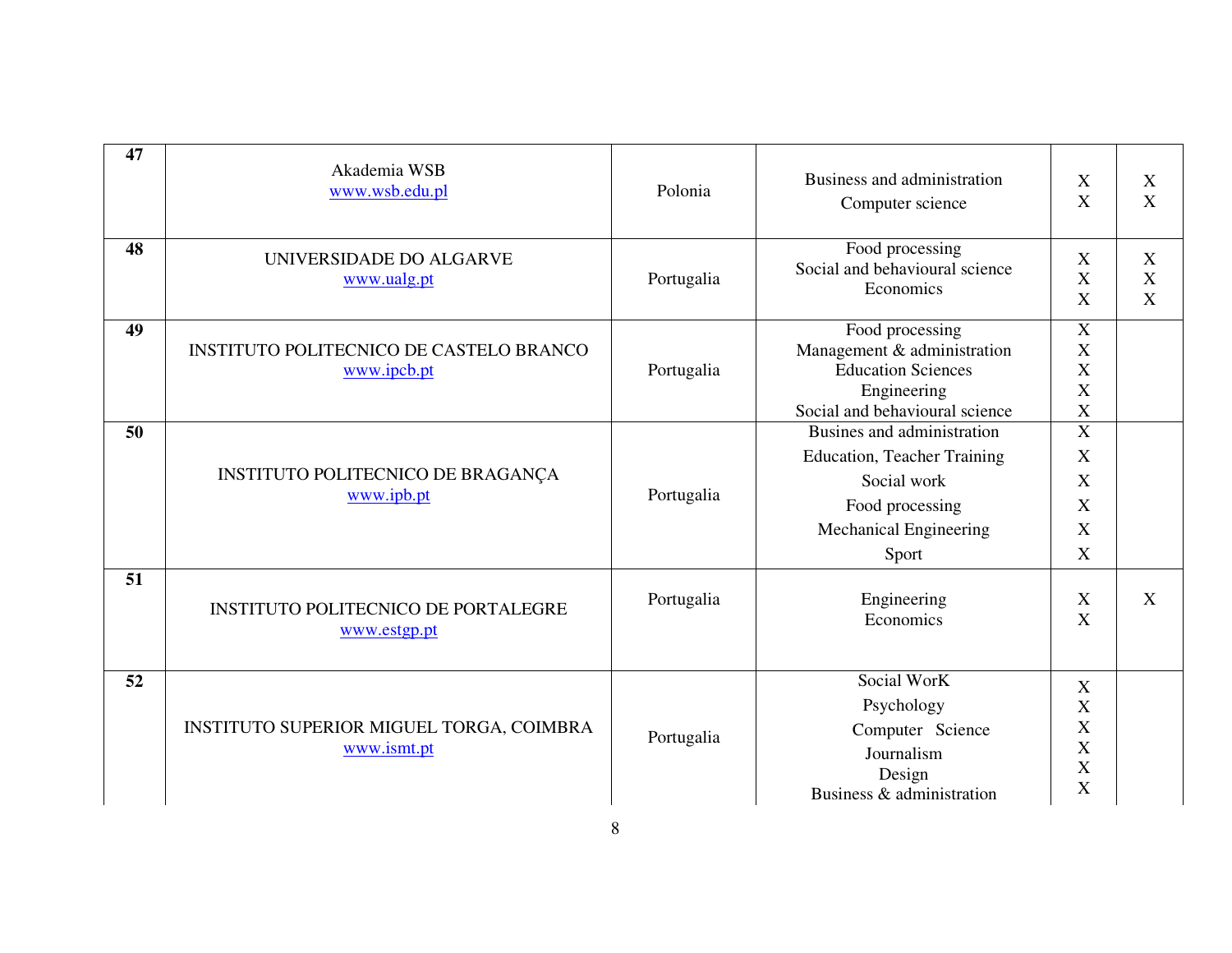| 53 | <b>INSTITUTO POLITECNICO DE COIMBRA</b><br>www.esec.pt                           | Portugalia | <b>Education Science</b><br>Design<br>Audio visual and media production<br>Sport                                                        | X<br>$\boldsymbol{\mathrm{X}}$<br>X<br>$\mathbf X$                                                 |                                                                                           |
|----|----------------------------------------------------------------------------------|------------|-----------------------------------------------------------------------------------------------------------------------------------------|----------------------------------------------------------------------------------------------------|-------------------------------------------------------------------------------------------|
| 54 | UNIVERSIDADE FERNANDO PESSOA<br>www.ufp.pt                                       | Portugalia | Computer science                                                                                                                        | X                                                                                                  |                                                                                           |
| 55 | <b>INSTITUTO POLITECNICO DE LEIRIA</b><br>www.ipleiria.pt                        | Portugalia | Engineering<br><b>Education Sciences</b><br><b>Sports</b><br>Design<br>Food Processing<br><b>Business and Management</b><br>Social Work | X<br>X<br>X<br>X<br>X<br>$\boldsymbol{\mathrm{X}}$<br>$\boldsymbol{\mathrm{X}}$                    | $\boldsymbol{\mathrm{X}}$<br>X<br>X<br>X<br>X<br>$\boldsymbol{\mathrm{X}}$<br>$\mathbf X$ |
| 56 | INSTITUTO POLITECNICO DO CAVADO E DO AVE<br>www.ipca.pt                          | Portugalia | Accounting and taxation<br>Finance, banking, insurance<br>Management and Administration<br><b>Computer Sciences</b>                     | $\boldsymbol{\mathrm{X}}$<br>$\boldsymbol{\mathrm{X}}$<br>$\mathbf X$<br>$\boldsymbol{\mathrm{X}}$ |                                                                                           |
| 57 | Instituto Politecnico de Lisboa<br>www.ipl.pt                                    | Portugalia | Education                                                                                                                               | X                                                                                                  | X                                                                                         |
| 58 | Escola Superior de Educacao de Fafe<br>www.iesfafe.pt                            | Portugalia | Education                                                                                                                               | X                                                                                                  | X                                                                                         |
| 59 | Polytechnic Institute of Setubal<br>www.ips.pt                                   | Portugalia | Education<br>Journalism and information<br><b>Sports</b>                                                                                | X<br>X<br>$\mathbf X$                                                                              | X                                                                                         |
| 60 | Preschool Teacher Training College Mihailo Palov Vrsac<br>www.uskolavrasc.edu.rs | Serbia     | Education                                                                                                                               | X                                                                                                  | $\mathbf X$                                                                               |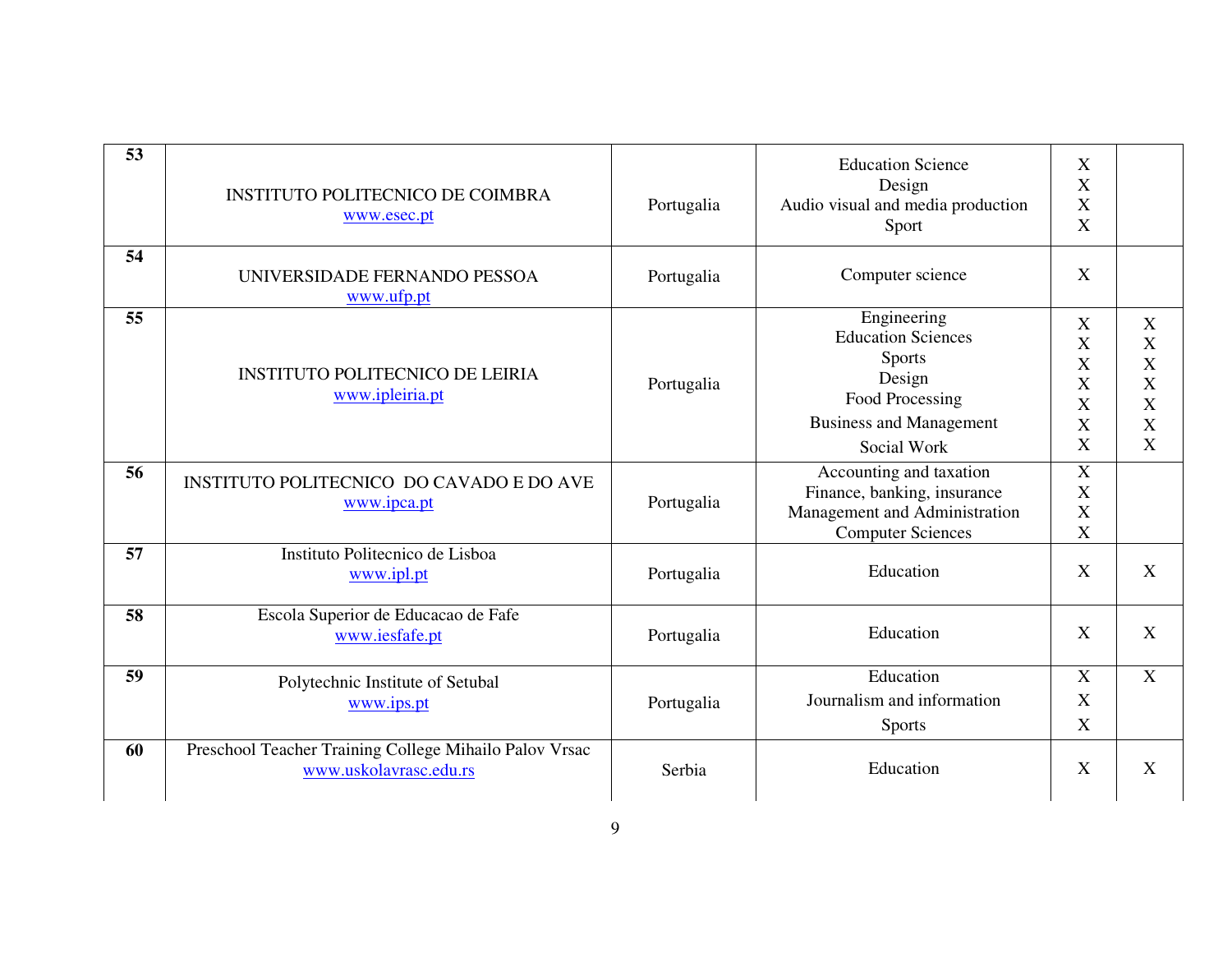| 61 | <b>UNIVERSITY OF JAEN</b>                 |          | <b>Sport Science</b>           | $\boldsymbol{\mathrm{X}}$ | X           |
|----|-------------------------------------------|----------|--------------------------------|---------------------------|-------------|
|    | http://www.ujaen.es                       | Spania   | Teacher Training and Education | X                         |             |
|    |                                           |          | sciences                       |                           |             |
| 62 | UNIVERSIDAD DE VIGO                       |          | Teacher Training and Education | X                         |             |
|    | www.uvigo.es                              | Spania   | Sciences                       |                           |             |
|    |                                           |          | Sport                          | X                         |             |
|    |                                           |          | Engineering                    | X                         |             |
| 63 |                                           |          | Arts                           | $\overline{X}$            |             |
|    |                                           |          | Economics                      | X                         |             |
|    | UNIVERSIDAD EUROPEA MIGUEL DE CERVANTES   |          | Information and Communication  | X                         |             |
|    | www.uemc.edu                              | Spania   | Agriculture                    | X                         |             |
|    |                                           |          | <b>Sports</b>                  | X                         |             |
|    |                                           |          | Journalism                     | X                         |             |
| 64 | <b>UNIV. CORDOBA</b>                      |          | <b>Education Science</b>       | X                         | X           |
|    | www.uco.es                                | Spania   | Psychology                     | X                         | X           |
|    |                                           |          | Food processing                | X                         | $\mathbf X$ |
| 65 |                                           |          |                                |                           |             |
|    | UNIV. CARDENAL HERRERA                    | Spania   | <b>Education Science</b>       | X                         |             |
|    | www.uchceu.es                             |          |                                |                           |             |
| 66 | Universidad de Zaragoza<br>www.unizar.es  | Spania   | Electricity and energy         | X                         |             |
|    |                                           |          |                                |                           |             |
| 67 |                                           |          |                                |                           |             |
|    | Universidad de Las Palmas de Gran Canaria |          | Languages                      | X                         | X           |
|    | www.ulpgc.es                              | Spania   | Humanities                     | $\boldsymbol{X}$          | X           |
|    |                                           |          |                                |                           |             |
| 68 | Matej Bel University Banska Bystrica      |          | Teacher Training and Education | X                         | X           |
|    | www.pdf.umb.sk/en                         | Slovacia | Science                        |                           |             |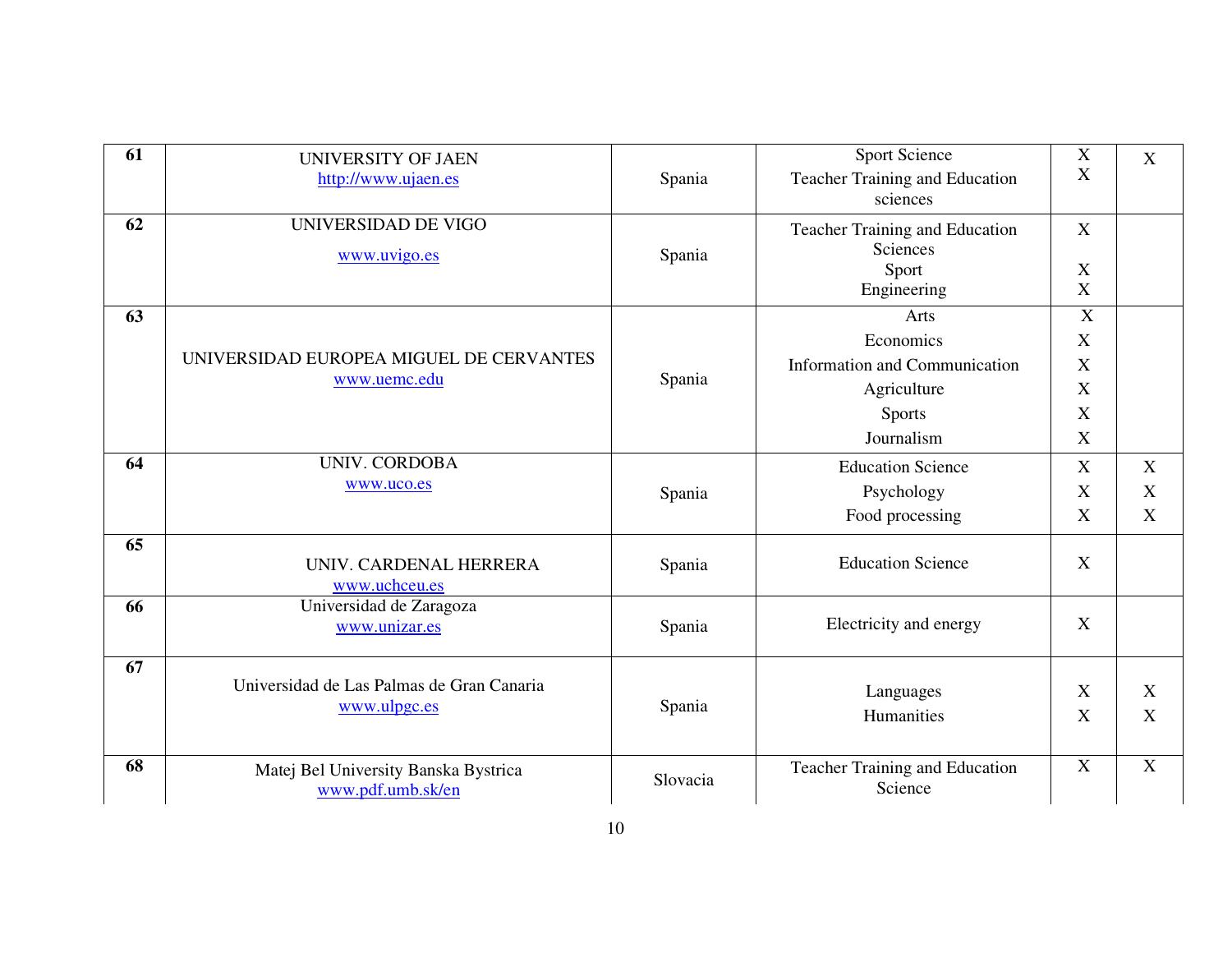|    |                                              |          | Social and behavioural science                                                                                                                         | $\mathbf X$                                                                                                                     |                                                                                                     |
|----|----------------------------------------------|----------|--------------------------------------------------------------------------------------------------------------------------------------------------------|---------------------------------------------------------------------------------------------------------------------------------|-----------------------------------------------------------------------------------------------------|
| 69 | University of Presov<br>www.unipo.sk         | Slovacia | Theology                                                                                                                                               | X                                                                                                                               | X                                                                                                   |
| 70 | UNIVERSITY GAZIANTEP<br>www.gantep.edu.tr    | Turcia   | Food Engineering<br>Mechanical Engineering<br>Sports                                                                                                   | $\mathbf X$<br>$\mathbf X$<br>$\mathbf X$                                                                                       | $\mathbf X$<br>$\mathbf X$                                                                          |
| 71 | ADNAN MENDERES UNIVERSITY<br>www.adu.edu.tr  | Turcia   | Food Engineering<br>Mechanical Engineering<br><b>Business and Administration</b><br>Mathematics<br>Teacher Training and Education<br>Sciences          | $\mathbf X$<br>$\boldsymbol{\mathrm{X}}$<br>$\mathbf X$<br>X<br>X                                                               |                                                                                                     |
| 72 | MARMARA UNIVERSITY<br>www.marmara.edu.tr     | Turcia   | <b>Education Science</b>                                                                                                                               | X                                                                                                                               | X                                                                                                   |
| 73 | Firat University<br>https://obs.firat.edu.tr | Turcia   | Education<br>Languages<br>Economics<br>Journalism<br>Software Engineering<br>Electronics and automation<br>Mechanics and metal trades<br><b>Sports</b> | $\overline{X}$<br>$\mathbf X$<br>X<br>$\mathbf X$<br>$\boldsymbol{\mathrm{X}}$<br>$\boldsymbol{\mathrm{X}}$<br>$\mathbf X$<br>X | $\overline{X}$<br>$\mathbf X$<br>X<br>$\mathbf X$<br>$\mathbf X$<br>$\mathbf X$<br>$\mathbf X$<br>X |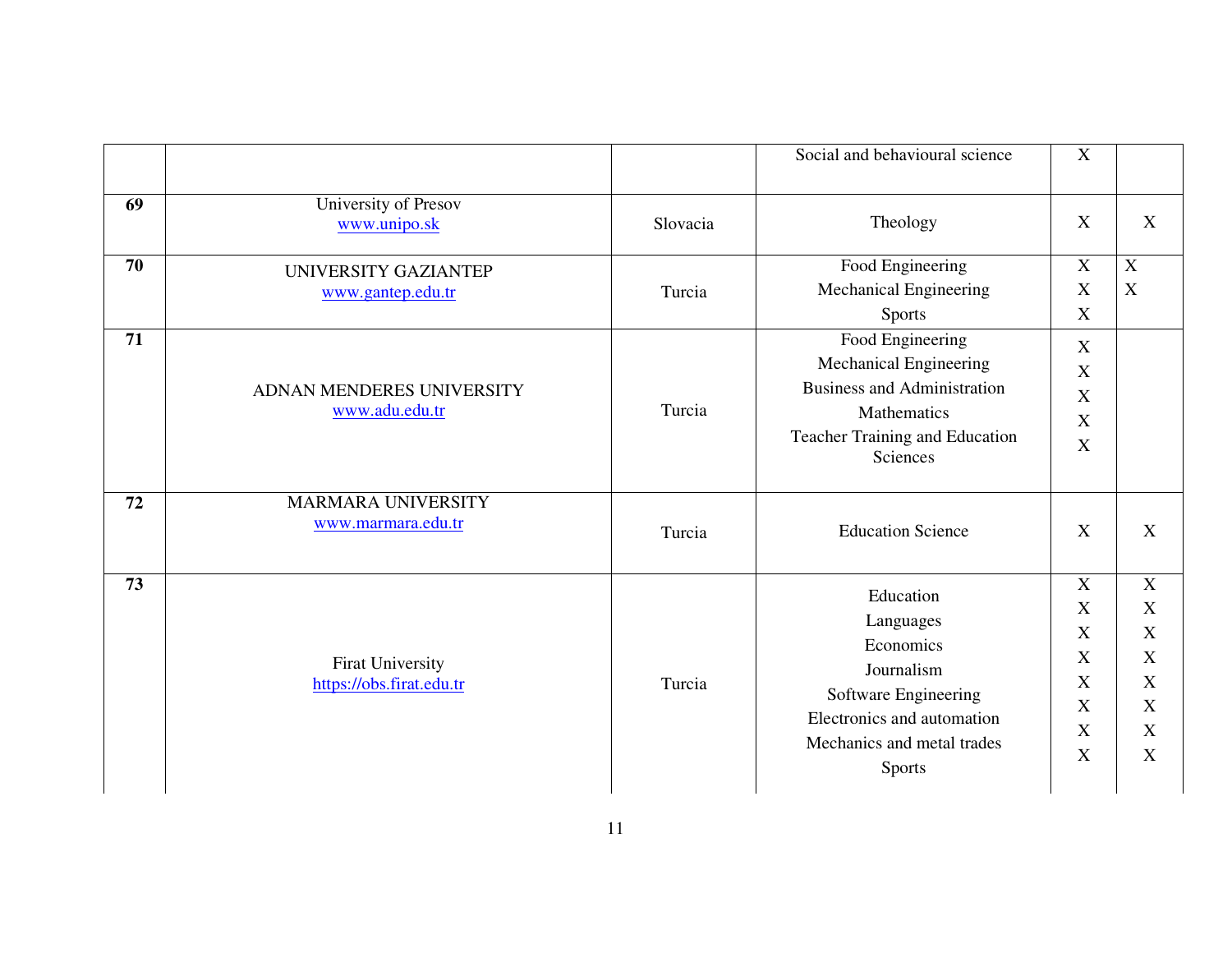| 74 | <b>Istinye University</b><br>https://erasmus.istinye.edu.tr | Turcia | Design<br>Psychology<br>Business and administration<br>Engineering<br>Political Science and Public<br>Administration<br>Social Work | $\mathbf X$<br>$\mathbf X$<br>$\boldsymbol{\mathrm{X}}$<br>$\mathbf X$<br>$\boldsymbol{\mathrm{X}}$<br>$\mathbf X$                                   | X<br>X<br>X<br>X<br>X<br>$\boldsymbol{X}$                          |
|----|-------------------------------------------------------------|--------|-------------------------------------------------------------------------------------------------------------------------------------|------------------------------------------------------------------------------------------------------------------------------------------------------|--------------------------------------------------------------------|
| 75 | Düzce University<br>www.duzce.edu.tr                        | Turcia | Design<br>Economics<br>Education<br>Psychology<br>Social Work<br>Engineering<br><b>Sports</b><br>Theology                           | $\mathbf X$<br>$\mathbf X$<br>X<br>$\boldsymbol{\mathrm{X}}$<br>$\boldsymbol{\mathrm{X}}$<br>$\mathbf X$<br>$\mathbf X$<br>$\boldsymbol{\mathrm{X}}$ | X<br>$\boldsymbol{X}$<br>X<br>X<br>$\boldsymbol{X}$<br>X<br>X<br>X |
| 76 | <b>Istanbul University</b><br>www.istanbul.edu.tr/en        | Turcia | Social Work                                                                                                                         | X                                                                                                                                                    | $\boldsymbol{\mathrm{X}}$                                          |
| 77 | <b>Uskudar University</b><br>https://uskudar.edu.tr/en      | Turcia | Psychology<br>Social work                                                                                                           | X<br>$\mathbf X$                                                                                                                                     | $\mathbf X$<br>$\boldsymbol{X}$                                    |
| 78 | Akdeniz University<br>www.akdeniz.edu.tr                    | Turcia | Education                                                                                                                           | $\mathbf X$                                                                                                                                          | X                                                                  |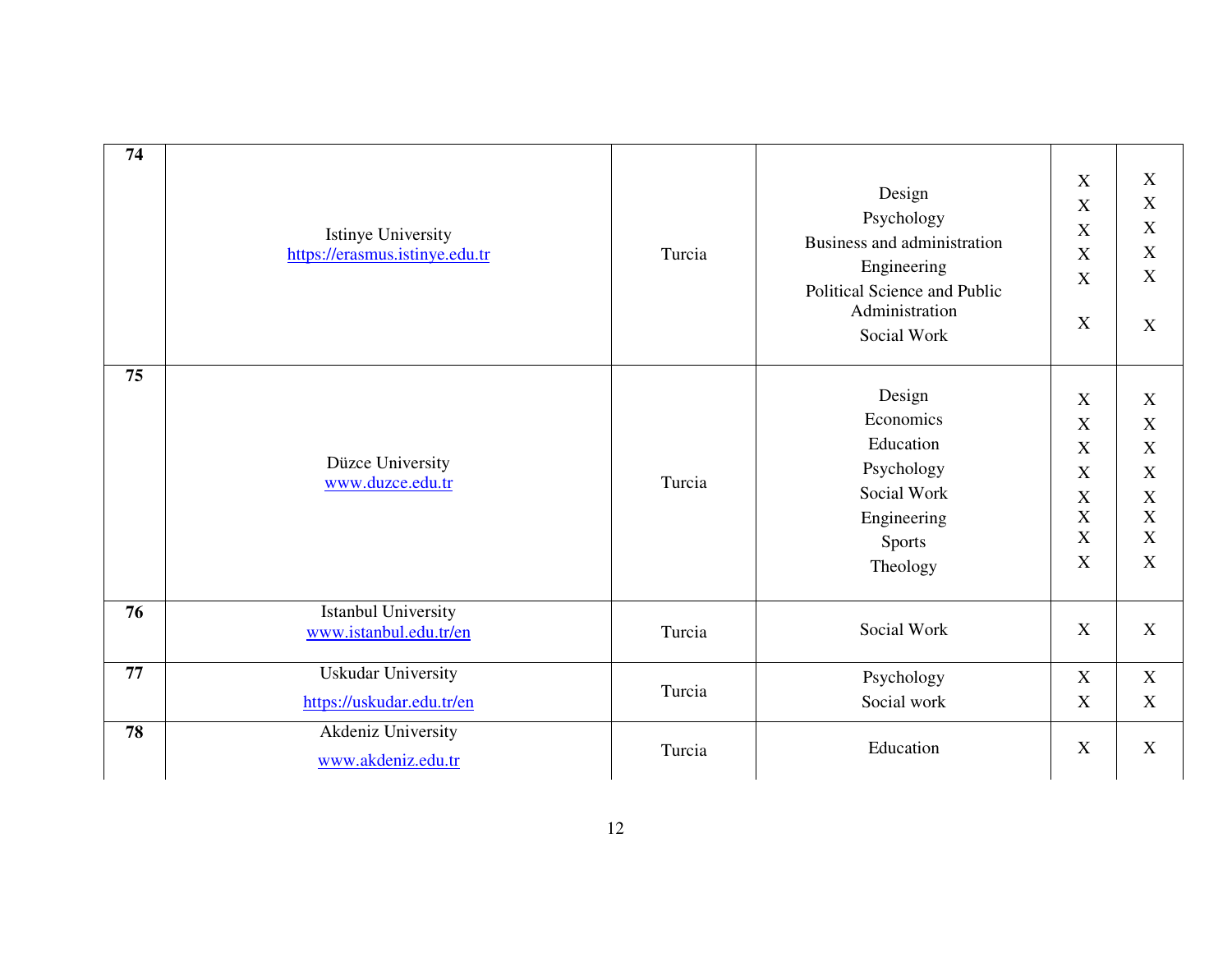| 79 |                                                    |        |                                               |                           |             |
|----|----------------------------------------------------|--------|-----------------------------------------------|---------------------------|-------------|
|    | Cukorova University<br>www.cu.edu.tr               | Turcia | Mathematics                                   | $\mathbf X$               | X           |
|    |                                                    |        | Journalism and information                    | $\mathbf X$               | X           |
|    |                                                    |        | Business and administration                   | X                         | $\mathbf X$ |
|    |                                                    |        | Information and Communication<br>Technologies | $\mathbf X$               | $\mathbf X$ |
|    |                                                    |        | Engineering and engineering trades            | X                         | X           |
| 80 |                                                    |        |                                               |                           |             |
|    |                                                    | Turcia | Education                                     | X                         | X           |
|    |                                                    |        | Arts                                          | $\mathbf X$               | X           |
|    | Nigde Omer Halisdemir University                   |        | Journalism and information                    | X                         | $\mathbf X$ |
|    | www.ohu.edu.tr                                     |        | Business and administration                   | $\mathbf X$               | $\mathbf X$ |
|    |                                                    |        | Mathematics                                   | $\mathbf X$               | $\mathbf X$ |
|    |                                                    |        | Engineering and engineering trades            | $\boldsymbol{\mathrm{X}}$ | X           |
|    |                                                    |        | <b>Sports</b>                                 | X                         | $\mathbf X$ |
| 81 |                                                    |        |                                               |                           |             |
|    |                                                    |        | Education                                     | X                         | X           |
|    | Alanya Alaaddin Keykubat University                |        | Business and adinistration                    | $\mathbf X$               | $\mathbf X$ |
|    | www.alanya.edu.tr                                  |        |                                               | $\mathbf X$               | $\mathbf X$ |
|    |                                                    | Turcia | <b>Computer Sciences</b><br>Sports            | $\mathbf X$               | X           |
|    |                                                    |        | Travel, tourism and leisure                   | $\mathbf X$               | X           |
|    |                                                    |        |                                               |                           |             |
| 82 | University of Szeged<br>Ungaria<br>www.u-szeged.hu |        | <b>Sports</b>                                 | X                         | X           |
|    |                                                    |        | Business and administration                   | $\mathbf X$               | $\mathbf X$ |